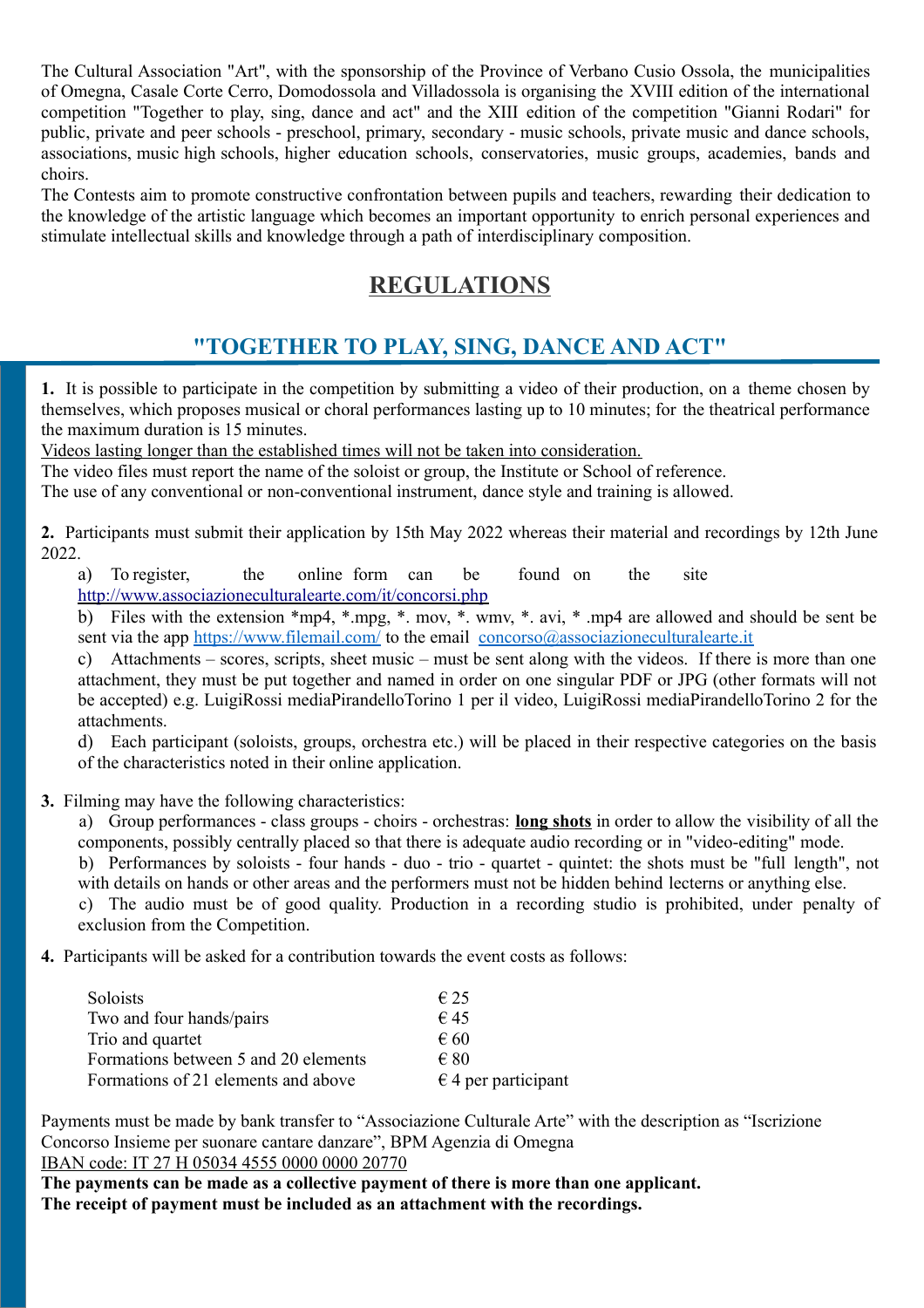**1.** It's possible to take part in the contest by presenting a *short film* of one's own production, **on a free theme**, the maximum duration is 15 minutes.

Videos longer than 15 minutes will not be accepted.

The videos should contain the name of the Institute or School as reference.

The term *short film* should be seen as containing the following characteristics:

- brief narration based on the written screenplay

- film type video where the director's footprint is recognizable.

**2.** Participants must send in their application by 15th May 2022 and the material by 12th June 2022.

a) To register, the online form can be found on the site <http://www.associazioneculturalearte.com/it/concorsi.php>

b) Files with the extension \*mp4, \*.mpg, \*. mov, \*. wmv, \*. avi, \* .mp4 are allowed and should be sent via the app <https://www.filemail.com/>to the email [concorso@associazioneculturalearte.it](mailto:concorso@associazioneculturalearte.it) along with the screenplay in PDF format.

c) The screenplay must be sent along with the short film in PDF or JPG format (no other formats will be accepted), and named to match the short film e.g. LuigiRossi mediaPirandelloTorino 1 per il video, LuigiRossi mediaPirandelloTorino 2 for the attachments.

**3.** Participants are asked for a contribution of 50 Euro towards costs.

Payments must be paid by bank transfer to "Associazione Culturale Arte" with the description as "Iscrizione Concorso Insieme Corto", BPM Agenzia di Omegna

IBAN code: IT 27 H 05034 4555 0000 0000 20770

**The payments can be made as a collective payment if there is more than one applicant. The receipt of payment must be included as an attachment with the short film.**

### **"GIANNI RODARI"**

**1.** It is possible to participate in the competition by presenting a video of one's own production, inspired by a text taken from the works of the author Gianni Rodari in musical, theatrical, choreographic, musical or artistic-pictorial form with a maximum duration of 10 minutes, the theatrical performance with a maximum duration of 15 minutes. Videos that exceed the time limit will not be taken in to consideration.

The video files must have the names of the soloist or group, the Institute or School to which they belong. The use of any conventional or non- conventional instrument, dance style, pictorial genre and training is allowed.

**2.** Participants must submit their application by 15th May 2022 whereas their material and recordings by 12th June 2022.

 a) To register, the online form can be found on the site <http://www.associazioneculturalearte.com/it/concorsi.php>

 b) Files with the extension \*mp4, \*.mpg, \*. mov, \*. wmv, \*. avi, \* .mp4 are allowed and should be sent via the app<https://www.filemail.com/>to the email [concorso@associazioneculturalearte.it](mailto:concorso@associazioneculturalearte.it)

 c) Attachments – scores, scripts, sheet music – must be sent along with the videos. If there is more than one attachment, they must be put together and named in order on one singular PDF or JPG (other formats will not be accepted) e.g. LuigiRossi mediaPirandelloTorino 1 per il video, LuigiRossi mediaPirandelloTorino 2 for the attachments.

 d) Each participant (soloists, groups, orchestra etc.) will be placed in their respective categories on the basis of the characteristics noted in their online application.

**3.** Filming may have the following characteristics:

a) Group performances - class groups - choirs - orchestras: long shots in order to allow the visibility of all the components, possibly centrally placed so that there is adequate audio recording or in "video-editing" mode. b) Performances by soloists - four hands - duo - trio - quartet - quintet: the shots must be "full length", not with details on hands or other areas and the performers must not be hidden behind lecterns or anything else. c) The audio must be of good quality. Production in a recording studio is prohibited, under penalty of exclusion from the Competition.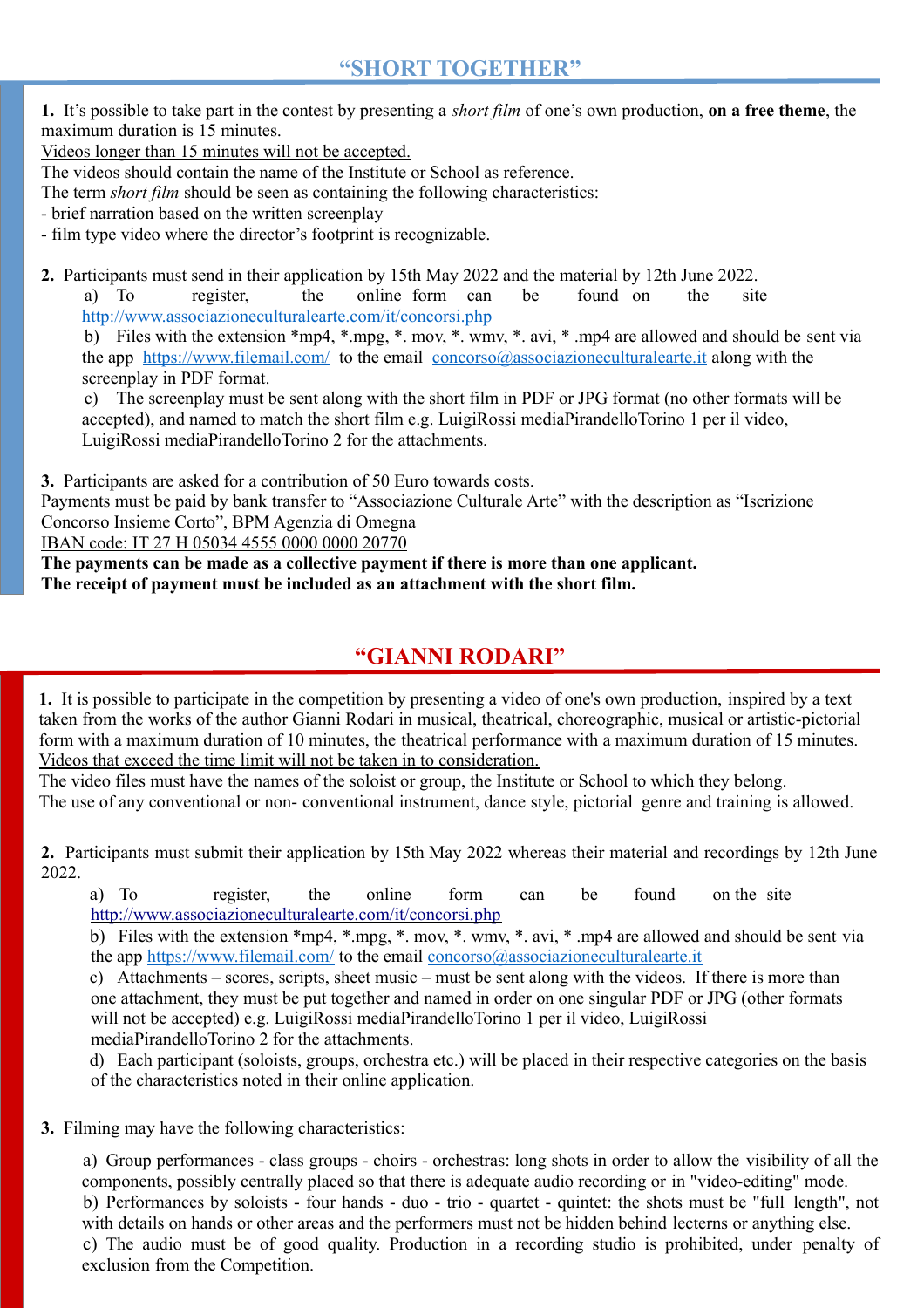d) Participants will be asked for a contribution towards the event costs as follows:

| Soloists                             | $\epsilon$ 25                |
|--------------------------------------|------------------------------|
| Two and four hands/pairs             | $\epsilon$ 45                |
| Trio and quartet                     | $\epsilon$ 60                |
| Formations between 5 and 20 elements | $\epsilon$ 80                |
| Formations of 21 elements and above  | $\epsilon$ 4 per participant |

Payments must be made by bank transfer to "Associazione Culturale Arte" with the description as "Iscrizione Concorso Gianni Rodari", BPM Agenzia di Omegna

IBAN code: IT 27 H 05034 4555 0000 0000 20770.

**The payments can be made as a collective payment of there is more than one applicant. The receipt of payment must be included as an attachment with the video recordings.**

#### **"GIANNI CIAK"**

**1.** It is possible to participate in the competition by presenting a "Short Film" of their own production, **inspired by a text taken from the works of the author Gianni Rodari**, made by children and teenagers; maximum duration 10 minutes.

Videos that exceed the time limit will not be taken in to consideration.

The videos should contain the name of the Institute or School as reference.

The term short film should be seen as containing the following characteristics:

- brief narration based on the written screenplay

- film type video where the director's footprint is recognizable.

**2.** Participants must send in their application by 15th May 2022 and the material by 12th June 2022.

a) To register, the online form can be found on the site <http://www.associazioneculturalearte.com/it/concorsi.php>

b) Files with the extension \*mp4, \*.mpg, \*. mov, \*. wmv, \*. avi, \* .mp4 are allowed and should be sent via the app<https://www.filemail.com/>to the email [concorso@associazioneculturalearte.it.](mailto:concorso@associazioneculturalearte.it)

c) The screenplay must be sent along with the short film in PDF or JPG format (no other formats will be accepted), and named to match the short film e.g. LuigiRossi mediaPirandelloTorino 1 per il video, LuigiRossi mediaPirandelloTorino 2 for the attachments.

**3.** Participants are asked for a contribution of 50 Euro towards costs.

Payments must be made by bank transfer to "Associazione Culturale Arte" with the description as "Iscrizione Concorso Gianni Ciak", BPM Agenzia di Omegna

IBAN code: IT 27 H 05034 4555 0000 0000 20770

**The payments can be made as a collective payment if there is more than one applicant. The receipt of payment must be included as an attachment with the short film.**

### **GENERAL RULES for ALL COMPETITIONS**

1. The judgment of the Jury, that cannot be appealed, will be expressed with the rules and methods establiTheshed by the Artistic Direction;

2. Each competitor or group will be placed in the respective category based on the characteristics found in the registration form;

3. The members of the Jury will not have the right to vote for the judgment made in relation to any competitor who is a student;

4. The Jury may reserve the right not to award the prize if the performances of the candidates do not reach the minimum quality requirements.

5. The organization will send an e-mail confirmation of registration and receipt of the videos. In the event that this